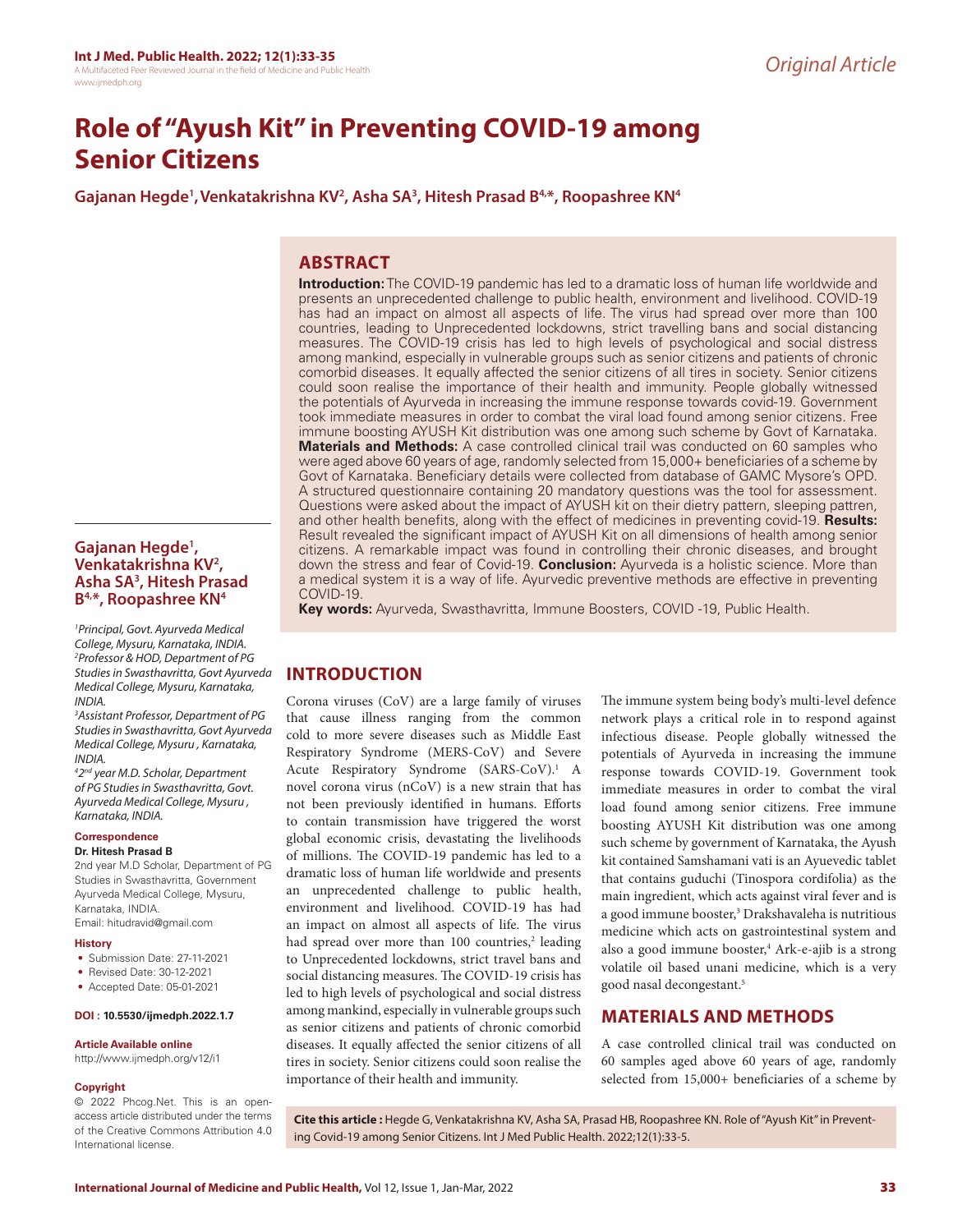Govt of Karnataka. Beneficiary details were collected from database of GAMC Mysore's OPD.60 randomly selected subjects were given with medicines for 30 days on follow up of 10<sup>th</sup>, 20<sup>th</sup> and 30<sup>th</sup> day a kit containing 10 day dose of same medicine was given on each follow up A structured questionnaire containing 20 mandatory questions was the tool for assessment. Questions were asked about the impact of AYUSH kit on their dietry pattern, sleeping pattern, and other health benefits, along with the effect of medicines in preventing covid-19.

"AYUSH kit" contained set of 3 medicines selected by an expert committee in Department of AYUSH Karnataka. Kits were freely distributed, it was open for all senior citizens of Mysuru. Information was circulated through local news papers and all india radio regarding the free distribution of kit. Sampling errors arising due to limited and unequal coverage among senior citizens from different age groups, occupation or state of residence were marginally removed by considering only those variables for analysis which had a considerably large sample size. Descriptive statistical tools like measures of central tendencies, frequencies and proportions, percentage have been used to evaluate the responses. Data wrangling, cleaning and visualization was done using Microsoft Excel 2016 and SPSS Version 20.

#### **RESULTS**

The study consisted of 60 senior citizens where in 65% of them were aged between 61-70 years, and 32% samples were aged between 71-80 years, and only 3% were aged between 80-85 years, none of the samples were aged above 85. Gender wise it was 43% female and 57% male.

The frequency of eating food didn't change for 76% of samples, 20% of samples who were not feeling to eat more (eating less than 2 times a day) could improve their appetite and eat well (eating more than 4 times a day) after taking these medicines and on the other hand 3% of the people who are eating excessively (more than 7 times) could control and limit their food to normal (3-4 times a day). For 35% of samples the appetite was improved in terms of frequency of Hunger it remained same for 60% of the samples but 5% of the samples who had a normal frequency of Hunger turned to excessive hungry. It was seen that 46% of samples who were not getting clear belches after having food could get clear belchings, it remained good for 29%, for 20% of samples belchings remind bad, but 5% of the people got worsened and after using this medicines Figure 1.

A significant improvement with *p* value of less than 0.001 was seen on contentment after having food, clear belchings after food. Ease of passing bowels increased from 34% to 54% with the *P* value of 0.000. Lightness of the body throughout the day was seen to be increased from 27% to 42% with the significance of 0.000. The sharpness of their sense organ increased from 34% to 48%. However there was no significant impact on duration of sleep Figure 2.

Overall mood of happiness increased from 34% to 69%. People with no pain throughout week increased from 15% to 55%. 57% of the senior citizens participated were also suffering with one or the other chronic diseases wherein 96% of them could improve to betterment in their diseases Figure 3. None of the samples participated were infected with COVID-19 before the study and also after a follow up of 30 days none of them were infected with covid 19 Figure 4.

#### **DISCUSSION**

Ayurveda took the challenge of covid pandemic into an opportunity to serve the mankind, it emerged out as an integral part of health care system, the efforts by government with its scheme to mainstream Ayurveda are fruitful, the statistical data of this study sounds significant. The AYUSH Kits were distributed in the month of November 2020 and the total number of cases infected in Mysore during that month was 3047,<sup>6</sup> whereas soon in the next month i.e in December 2020, total infected cases were  $1740$ ,<sup>7</sup> there was a greater reduction of almost  $40\%$ within a month, their lies a team effort by Mysore district administration and also the greater awareness among senior citizens towards increasing their immunity, helped alot to achieve it.

It evidently helped in bringing a psychological balance among senior citizens, around 77% senior citizens who were feared about infection very confident and brave enough after taking Ayush medicines. That